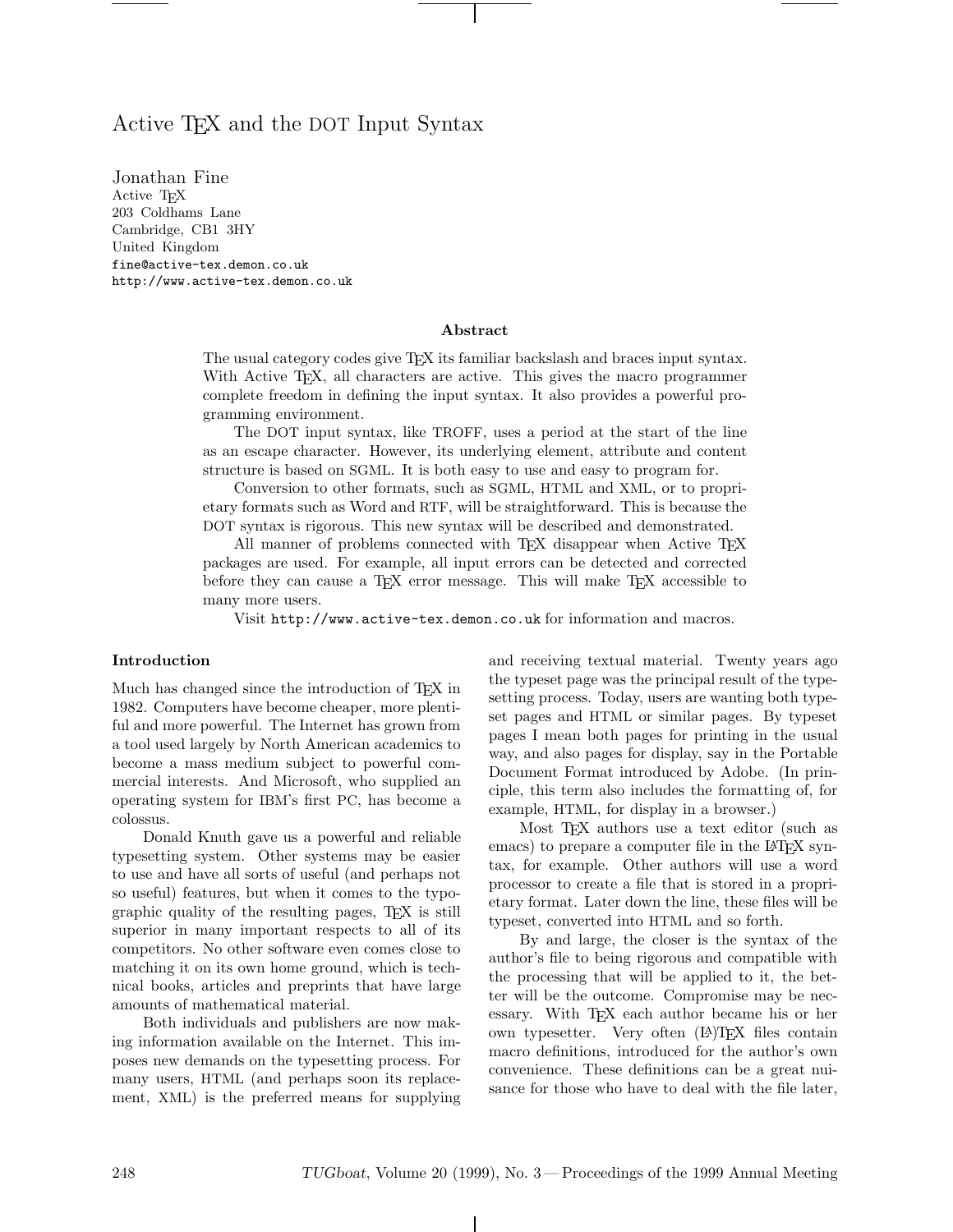particularly if they reside in an external file that becomes separated from the main manuscript.

This then is the present context for the use of TEX. Most TEX users now use the LATEX macro package, together with style files and additional packages. LATEX was developed in the early 1980s. The first edition of its manual was published in 1985, about a year after *The TEXbook*. It did a tremendous job of making the resources of TEX available to non-experts. Around 1990, however, its limitations became clear, and more than an inconvenience. One response was the birth of the LAT<sub>EX3</sub> project. In 1994 this group released LATEX2e. This helped to standardise the current situation.

Recently, Rahtz [11] described LATEX as "hugely powerful, but chaotic, and on the verge of becoming unmanageable." He also tells us that the CONTEXT macro package, due to Hans Hagen and Pragma, addresses this problem by incorporating into itself "all the facilities you need." It does away with document classes and user-contributed packages.

Plain TFX, LATFX and CONTFXT all use the familiar 'backslash and braces' input syntax. This can cause problems, because it is not rigorous. Translation to HTML, for example, requires that the source document be parsed. But LATEX, for instance, is in general the only program that can successfully parse LATEX documents. This tends to result in (LA)TEX living in a world of its own, isolated from the world of desktop publishing and word processing. For some communities of users, such as mathematicians, this may not be a hardship.

Active T<sub>E</sub>X is a new way of using T<sub>E</sub>X. It allows us to either avoid or solve many of our problems. For the technical, its key idea is that each character is active, and is defined to be a macro. For example, the active letter 'a' is a macro that expands to the control sequence lcletter, followed by an active 'a'. Uppercase letters, digits and visible symbols are treated in a similar manner. By manipulating these definitions, we can make TEX do whatever we want. In particular, we can choose our input syntax. Both TEX and the system macro programmer work harder, to ease the life of both the user and the application programmer.

We will consider the problems relating to macros under three heads, namely Input Syntax, Macro Programming, and the Processing of Text. The final section gives the history and prospects of Active TEX. This article is somewhat informal, and should not be read as a definitive or legally binding statement. The software is still under development.

# **The DOT input syntax**

There are two aspects to an input syntax, namely the concrete and the abstract. The abstract syntax is the structure or organisation that the syntax provides. The concrete syntax is a means of expressing objects so organised. Provided they have the same abstract syntax, translation from one concrete syntax to another will be a routine matter. The parsing process starts with a concrete instance of the structure, and produces from it events that characterise its abstract structure.

In SGML the concept of the content model provides a large part of the abstract syntax. It might say, for example, that an article such as this one consists of front matter, sections and end matter. Each section would be a sequence of paragraphs, together with figures and tables. The end matter might consist of appendices and a bibliography. The latter would be a sequence of bibliographic items.

In LATEX one would write

\section{Input syntax}

to start a section. In SGML one might write

# <section title="Input syntax">

to start a section. This gives two examples of a concrete syntax. In SGML the title is an *attribute* of the section tag. In LATEX, Input syntax is a *parameter* of \section.

The abstract syntax provided by SGML is solid and well-understood. It is already widely used in data processing. The concrete syntax, however, tends to be somewhat verbose and difficult to use without dedicated software. This has been an obstacle to its widespread use. In the author's view, with XML this problem will become more acute.

Twenty years ago or so, the text formatting programs troff and nroff were developed, as part of UNIX. In these systems, a dot at the start of a line is an escape character, which can be used to call a macro. For example

### .SH 2.1 "Section heading"

might introduce a section.

The author has developed a syntax whose concrete form is similar to the dot syntax of troff and nroff, but whose abstract syntax is modelled on SGML. This syntax we call the DOT syntax. As in SGML, a tag name can contain digits, period and hyphen as well as letters. As a section is, say a second-level head, one could write

.h2 Input syntax

to start a section.

In LATEX one might write \documentclass{article}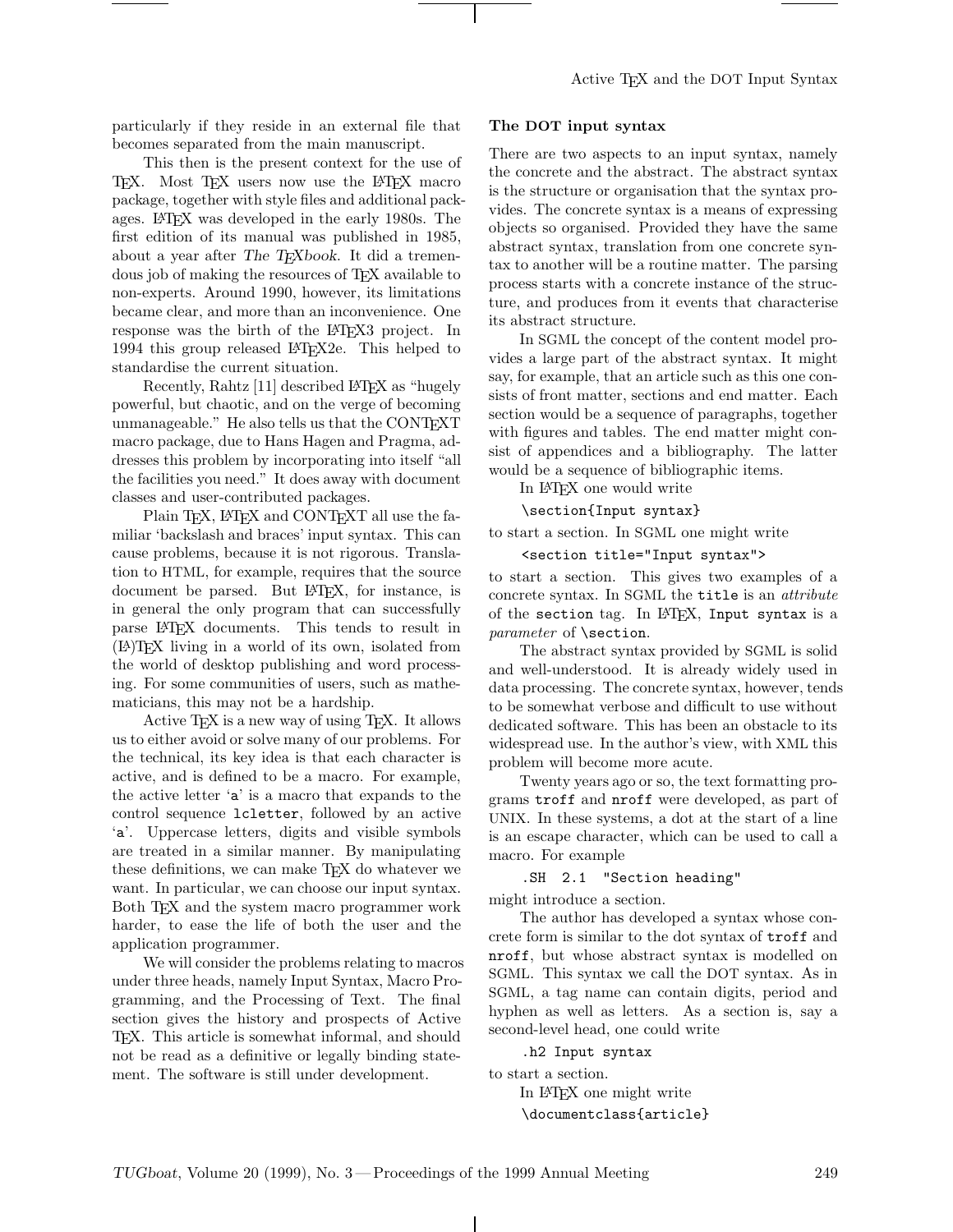Jonathan Fine

\author{Jonathan Fine} \title{Active \TeX\ and input syntax} \date{20 January 1999}

to start an article. In SGML terms, the author, title and date are all attributes of the article element.

As in SGML, the DOT syntax allows start tags to have attributes. One might write

# .article Active &TeX and input syntax ..author Jonathan Fine ..date 20 January 1999

to specify the same information. This double dot notation for attributes is similar to the leading dots notation that T<sub>EX</sub> the program uses to show the content of boxes [8, page 66]. LATEX does not really have a concept of attributes.

An end tag in the DOT syntax is like so:

./article This is a comment

but, as in SGML, end tags can often be implied by the context. For example, if a section cannot contain a section, the start of a new section implies the end of the current one.

SGML has the useful concept of a short reference. In the DOT syntax the start of a line, the end of a line, white space at the start of a line and a blank line are the possible short reference events. One can set matters up so that ordinary lines start paragraphs, blank lines end paragraphs and indented lines commence math mode. Thus the fragment

```
Einstein's famous equation
   E = m c^2expresses the equivalence of
matter and energy.
```
might be equivalent to

```
Einstein's famous equation
.eq
   E = m c^2./eq
expresses the equivalence of
matter and energy.
```
but the former is easier both to type and to read.

In summary, the DOT syntax combines the power of SGML with the simple concrete syntax of troff and nroff. It provides a concrete syntax that ordinary authors can use, whose abstract form is equivalent to that of SGML.

# **Macro programming**

This section is particularly for the TEXnically minded. In Active TEX all characters are active. This is both a problem and an opportunity for the macro programmer. Ordinarily a line in a TEX file such as

# \def \hello {\message{Hello world!}}

would define a macro hello, whose execution issues a greeting. This relies on the customary or plain category codes being in force. In Active TEX another approach must be taken.

Ordinarily, control sequences are formed using TEX's eyes. Thus, \def in the source file produces the control sequence def.

Active TEX uses the mouth of TEX, or more exactly csname and endcsname, to form control sequences. Macro definitions will be built up using aftergroup accumulation. The plain code line

\expandafter \aftergroup \csname def\endcsname

contributes the control sequence def aftergroup.

Similarly, the lines

\aftergroup {\iffalse}\fi \iffalse{\fi \aftergroup}

contribute left and right braces respectively. Finally, if the macro

# \def \agchar #1{\expandafter \aftergroup \string #1}

is passed a character as an argument, it will contribute aftergroup the inert form of this character.

This mechanism allows us to define macros without making use of the ordinary category codes. For example, if we call begingroup, then aftergroup commands as detailed above, and then endgroup, the result could give exactly the same definition of hello as at the beginning of this section.

To store such definitions in a file, a syntax is required. Active TEX has been set up so that in a *compiled TEX code* (ctc) file, a line such as

```
def hello {message
  {'H'e'l'l'o' 'w'o'r'l'd'!}};
```
has exactly the same effect as the previous definition. Within a ctc file, a letter takes itself and all visible characters that follow, and uses csname, endcsname and aftergroup to form and contribute a control sequence. Similarly, active { and } contribute explicit (or ordinary) begin- and end- group characters { and } aftergroup. Active right quote ' is as agchar above. Finally, the semicolon ; closes the existing accumulation group and opens a new one.

This technique of aftergroup accumulation is enormously powerful. It allows arbitrary control sequences and character tokens to be placed into macro definitions. One can even do calculations or pick up values from an external file, as the definitions are being made. Tools are required to make full use of this power.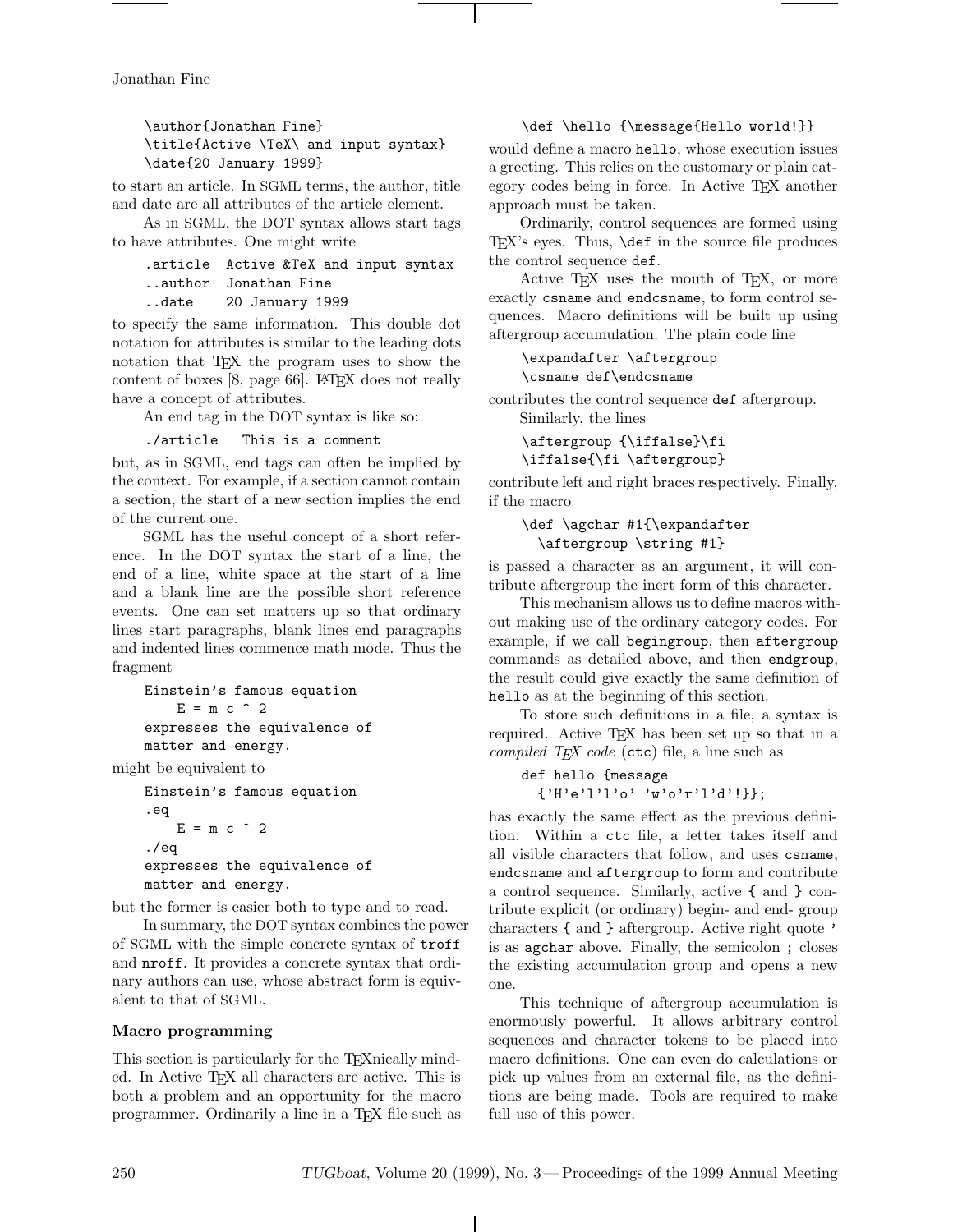Suitable content in ctc files allows arbitrary macros to be defined. Active T<sub>E</sub>X has a development environment, which produces ctc files from suitable source code files. For example,

```
def hello
```
{ message { "Hello world!" } } ;

will when compiled produce the ctc code exhibited above.

```
Here is another example:
def ctc.letter
{
  begingroup ;
    string.visible.chars ;
    let SP endcs ; let TAB SP ;
    let RE suspend.RE ;
    let suspend endcs ;
  xa endgroup xa ag cs ;
}
```
This macro is used within ctc files to produce control sequences aftergroup.

Some comments are in order. Any visible characters can appear in control sequence names. This power should not be abused. We rely on the definitions

```
def string.visible.chars
{
  let lcletter string ;
  let ucletter string ;
  let digit string ;
  let symbol string ;
}
def suspend.RE { suspend ; RE } ;
```
being made already. The tokens SP, TAB and RE in the source file produce (and here it is a mouthful) characters in the ctc file that in turn produce active space, tab and end-of-line characters aftergroup. The tokens xa, ag, cs and endcs in the source file are shorthand for expandafter, aftergroup, csname and endcsname respectively. It is the latter strings that are written to the ctc file by the compiler. Semicolons in macro definitions are for punctuation only. They are ignored. Outside macro definitions they trigger renewal of the aftergroup accumulation group.

This process, of defining macros via ctc files, allows many of the basic problems in T<sub>E</sub>X macro development to be solved. For example, one can insist that identifiers (tokens in the source file) be declared before they can be used. No more misspelt identifier names! One can also apply a prefix to chosen identifiers, thus segmenting the name space. This will allow a module to control access to its identifiers. No more name clashes!

In the same way, one can use named rather than numbered parameters in macro definitions. For example, instead of

# \def \agchar #1{\expandafter \aftergroup \string #1}

as above, one could write

```
def ag.char Char { xa ag str Char } ;
```
where Char has been previously declared to be a macro parameter place holder.

Although this process is somewhat indirect, it does not cause performance to suffer. The compilation process, to produce the ctc files, needs to be done only once, by the macro developer. With modern machines, this does not take long. Similarly, most files will be loaded only once, in the process of making a preloaded format file.

In fact, Active T<sub>F</sub>X gives two performance benefits. The first is that macro programmers no longer need to resort to tricks, to obtain access to unusual control sequences or character tokens. Thus, more efficient code can be written. The second is that ctc files are generally quite compact. This compression allows them to be retrieved from the hard disc (or network) more rapidly. The DOT syntax gives the same benefits.

Tools for macro programmers are under development. For example, short references will cause indentation to indicate code lines. This section has given examples of what has been done already, and a taste of what lies in the future. The author invites comments.

### **Processing text**

We now turn to the raison d'être of T<sub>E</sub>X, which is of course typesetting. In §2 we saw how the DOT input syntax allows a document to be broken down into elements with attributes. In §3 we saw some examples of how Active TEX can be programmed. This section is concerned with the content of the document or, more exactly, with the text and the attribute values.

Typesetting plain text, such as

This is plain text.

is straightforward. Each visible character produces itself, and spaces give interword spaces. Thus the values

```
let lcletter string ;
let ucletter string ;
let digit string ;
let symbol string ;
def SP { unskip ; ~ } ;
```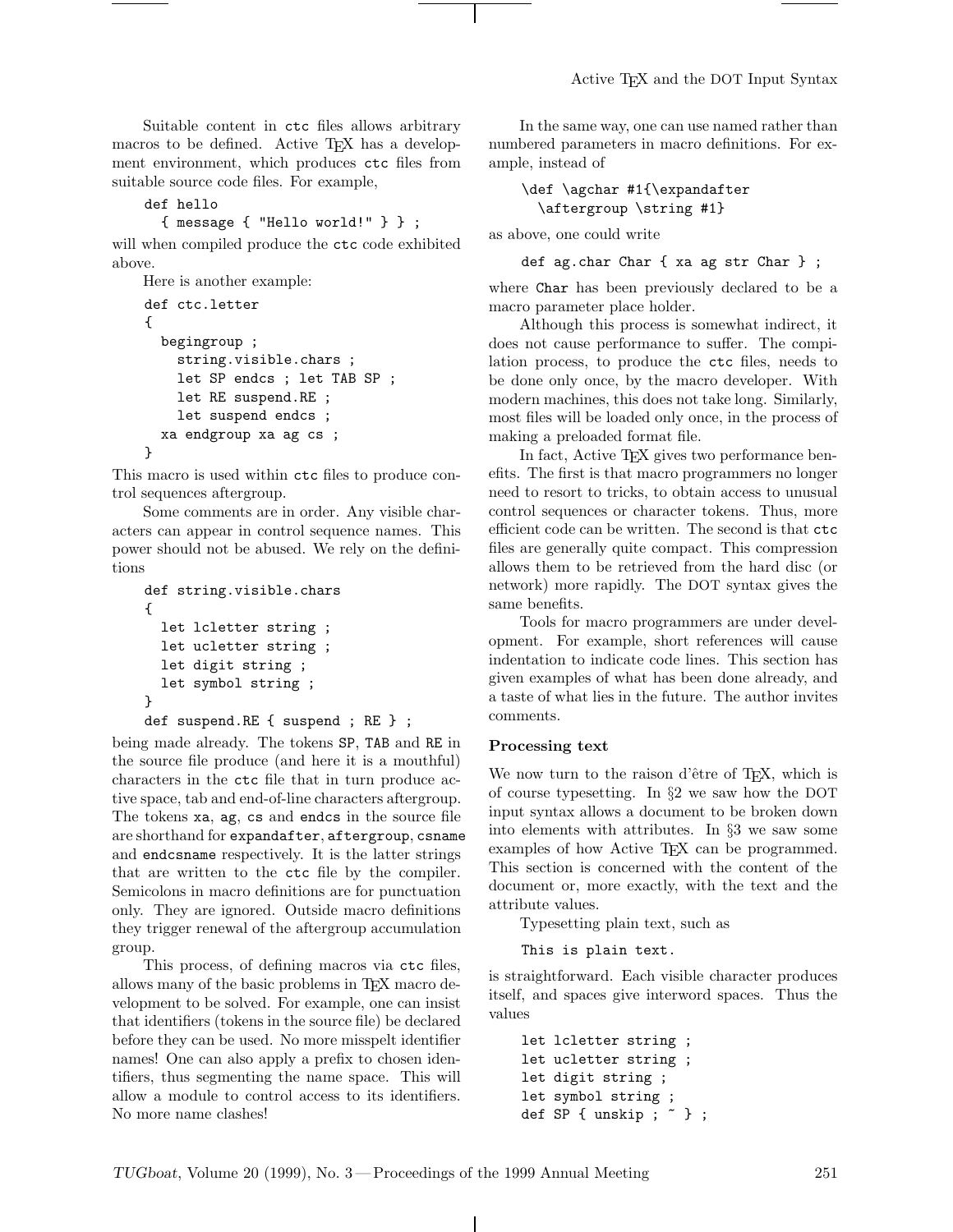### Jonathan Fine

will, to a first approximation, suffice. (The unskip is present so that multiple space characters will count as one. The ~ is Active TEX's way of calling for an ordinary space character.)

Occasionally, the user will want to add *emphasis*. In SGML one uses tags

<em>emphasis</em>

like so, while in LATEX one uses a macro

\emph{emphasis}

but in Active T<sub>F</sub>X one might use

Plain text with {emphasis}.

for example. Because { and } are active, they can be programmed to open and close an emphasised group.

This brings us to perhaps the most important concept of this section, which is that of a *data content notation* (DCN). Roughly speaking, such tells us how text is to be processed. For example, the plain text above already has a DCN, namely that it is in English. This is very important if we are using a spell checker or a search engine. Computer programming languages are more formal examples of a data content notation. Mathematics encoded in either plain or LAT<sub>EX</sub> is a third example.

The DOT syntax will be set up so that a data content notation can be associated to the text in each element, and to the text in each attribute value. The DCN will, in a more or less formal manner, tell us what is admissible and how it should be processed. The specification of a DCN is not, however, a matter for the DOT syntax. Rather, it is for the users and experts in the area. Many countries have official bodies that attempt to regulate and bring order to the use, at least in printed form, of a language.

The author suggests as a first step that for plain text a DCN along the following lines be used. For emphasis use { and }. For bold use + and +, and for math use \$ and \$. For verbatim use | and |. Certain nestings will be prohibited. The following

```
Plain text, {emphasis},
|verbatim| and +bold+,
with some elementary
$2+2=4$ mathematics.
```
is an example of its use.

In math mode, new rules will be required. The author suggests that ordinary TEX but without the backslashes, like so

#### sin  $\hat{ }$ 2 theta + cos  $\hat{ }$ 2 theta = 1

as a first approximation. This is only a beginning. Building up a complete system that is capable of handling the complexity of modern mathematical

notation, whilst retaining both rigour and ease of use, is not going to be an easy matter. Gaining general acceptance and support of the user community is as much a problem as the formulation and solution of the technical problems.

When SGML is used for markup, there is a tendency to use it for everything, regardless of size. This causes enormous problems to users who either do not have the software tools required, or who prefer to work with plain text files. For example, in the C programming language the & operator gives the address of a variable. Code fragments such as

ptr =  $&i$ ;

are common. But in SGML, & followed by a letter gives an entity reference, so for an SGML parser to produce the above as output, it must be given

```
ptr = kamp; i;
```
as input. Something similar happens if one wishes to produce  $a < b$  as parser output, for the  **must** not be recognised as a start tag.

Part of the philosophy of the DOT syntax is that it deals with the big things (and also some of the medium sized) while the data content notation deals with the little things. The DOT syntax will have its parser, and each DCN will have its parser. They take turns in processing the input stream.

Let us now return to typesetting. Most of the time, when TEX is typesetting, it is forming either a horizontal list or a math list. Each DCN will, as it processes characters, add items to the current list. Special characters (such as \$, { and }) will change the mode in some way. From time to time, say at the end of a title, the current list will be closed and material will be added to the main vertical list, for example. From here on the main difference between plain TEX, LATEX, CONTEXT and Active TEX will be in the libraries of macros used for page makeup, output and so forth.

Typesetting is the purpose of a TEX macro package. TEX was developed to allow typesetting of the highest quality. However, not until the basic functions of Active TEX have been met will it be possible to move on to the typesetting (composition, hyphenation and justification, galleys and page makeup) aspects of the process. Put another way, macro packages such as plain and LATEX have typesetting as their main purpose. Rigour, power and ease of use are the main goals of Active TEX, at least in this stage of its development. A fourth goal is to provide an enduring fixed point for document source files.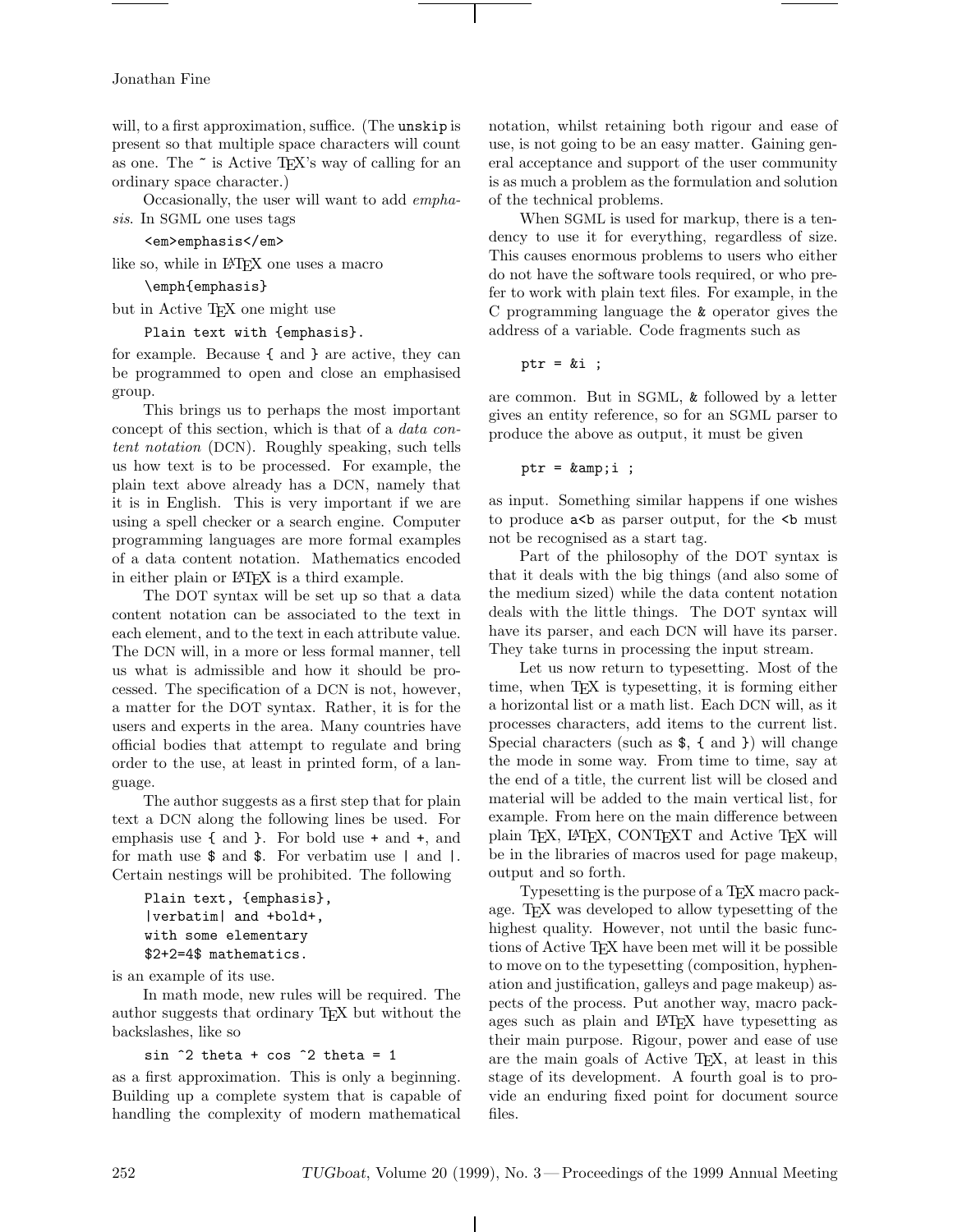# **History and prospects**

Although the basic concept of Active TEX is quite simple — all characters are active— it is surprising just how long it has taken for this idea to emerge. A brief history follows.

In plain TEX the tilde  $\tilde{\phantom{a}}$  is an active character, which produces an unbreakable interword space, and in math mode apostrophe ' is effectively an active character, used for putting primes on symbols, as in  $f'(x)$ . Technically, a prime is a superscript. In addition space and end-of-line could be made active, to achieve special results such as verbatim listing of files. In 1987 Knuth [9] wrote about some macros he had written for his wife, in which many of the symbols are active.

In 1990 Knuth froze the development of T<sub>F</sub>X. In his announcement [10] he wrote:

Of course I do not claim to have found the best solution to every problem. I simply claim that it is a great advantage to have a fixed point as a building block. Improved macro packages can be added on the input side; improved device drivers can be added on the output side.

In 1992 Fine [2] produced the **\noname** macro development environment, which, like Active TEX, is based on aftergroup accumulation. This solves a major technical problem, namely how to define exactly the macros we wish to define, when the category codes are against us. The \asts problem [8, page 373] at the start of Appendix D (Dirty tricks) is solved using aftergroup accumulation.

In 1993 Fine presented a paper [3] to the 1993 AGM of the UK TFX Users Group that contains in embryonic form most if not all of the ideas in this paper. For example, he wrote

Let us solve all category code problems once and for all by insisting that *the document be read throughout with fixed category codes*.

and then described how  $\Diamond$ , for example, could be an active character that parses control sequences, in much the same way as ctc.letter does. The paper also contains other prospects that have not been discussed here, such as visual or WYSIWYG TEX (see [7] for a more recent presentation.)

In 1994 Fine [4] argued that the deficiencies in TEX the program had been exaggerated, and that "It would be nice if both TEX and its successor shared at least one syntax for compuscripts that are to be processed into documents" (p. 385). This syntax would have to be rigorous.

In 1994–95 Fine went the whole way, and made all characters active. Using this, he produced a prototype TEX macro package that was able to typeset directly from SGML document files. Due to lack of both sponsorship and commercial interest, the project was left unfinished. This work was presented at the Bridewell meeting (January 1995) on Portable Documents, and published both in Baskerville [5] and MAPS [6], but regrettably not in the special *TUGboat* issue **16** (2) on TEX and SGML, published later that year.

In late 1997 the project was revived, and in May 1998 Fine spoke on Active TEX and input syntax at a meeting of the UK TFX Users Group. Since then a proof-of-concept version of the macros has been available to all those who ask.

There have been other developments that make extensive use of active characters. Michael Downes [1] has done important work on the typographic breaking of equations. He writes (p. 182):

Some of the changes are radical enough that it would be more natural to do them in LAT<sub>EX3</sub> than in  $\text{LFTFX2e} \rightarrow e.g.,$  for  $\text{LFTFX3}$  there is a standing proposal to have nearly all nonalphanumeric characters active by default; having ^ and \_ active in this way would have eased some implementation problems.

Werner Lemberg [12] describes the CJK (Chinese, Japanese and Korean) package. This package makes the extended ASCII or eight-bit characters active. He notes (p. 215):

It's difficult to input Big 5 and SJIS encoding directly into TEX since some of the values used for the encodings' second bytes are reserved for control characters: '{', '}' and '\'. Redefining them breaks a lot of things in LATEX; to avoid this, preprocessors are normally used  $[\dots]$ .

Active TEX has been designed from the ground up so that it can go the whole way, and allow problems such as these to be given completely satisfactory solutions, without unnecessary difficulties. The only real price seems to be performance. Because it does much more, it is not as quick as plain TEX or LATEX. This could be a problem for those who use a 286, but on a 486 or better, disk input/output is the real bottleneck.

One of the great things about T<sub>EX</sub> the program is that it is a fixed point. I would like Active TEX to become a similar fixed point, upon which users can build style files and the like. I would also like the DOT syntax to become a fixed point.

When T<sub>F</sub>X was developed, Donald Knuth had [8, page vii] the active interest and support of the